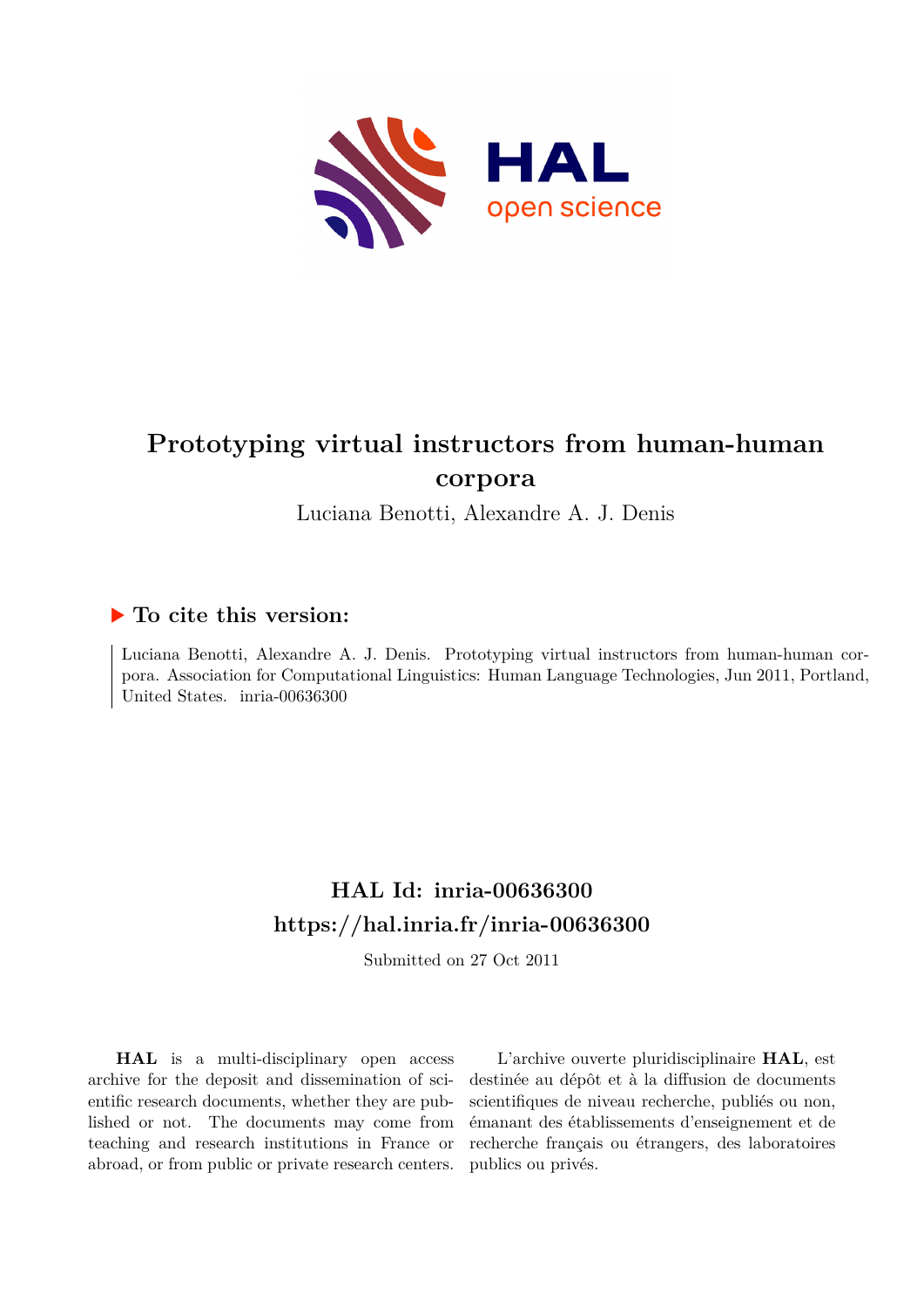### Prototyping virtual instructors from human-human corpora

Luciana Benotti PLN Group, FAMAF National University of Córdoba Córdoba, Argentina luciana.benotti@gmail.com

Alexandre Denis TALARIS team, LORIA/CNRS Lorraine. Campus scientifique, BP 239 Vandoeuvre-lès-Nancy, France alexandre.denis@loria.fr

#### **Abstract**

Virtual instructors can be used in several applications, ranging from trainers in simulated worlds to non player characters for virtual games. In this paper we present a novel algorithm for rapidly prototyping virtual instructors from human-human corpora without manual annotation. Automatically prototyping full-fledged dialogue systems from corpora is far from being a reality nowadays. Our algorithm is restricted in that only the virtual instructor can perform speech acts while the user responses are limited to physical actions in the virtual world. We evaluate a virtual instructor, generated using this algorithm, with human users. We compare our results both with human instructors and rule-based virtual instructors hand-coded for the same task.

#### 1 Introduction

Virtual human characters constitute a promising contribution to many fields, including simulation, training and interactive games (Kenny et al., 2007; Jan et al., 2009). The ability to communicate using natural language is important for believable and effective virtual humans. Such ability has to be good enough to engage the trainee or the gamer in the activity. Nowadays, most conversational systems operate on a dialogue-act level and require extensive annotation efforts in order to be fit for their task (Rieser and Lemon, 2010). Semantic annotation and rule authoring have long been known as bottlenecks for developing conversational systems for new domains.

In this paper, we present novel a algorithm for generating virtual instructors from automatically annotated human-human corpora. Our algorithm, when given a task-based corpus situated in a virtual world, generates an instructor that robustly helps a user achieve a given task in the virtual world of the corpus. There are two main approaches toward automatically producing dialogue utterances. One is the selection approach, in which the task is to pick the appropriate output from a corpus of possible outputs. The other is the generation approach, in which the output is dynamically assembled using some composition procedure, e.g. grammar rules. The selection approach to generation has only been used in conversational systems that are not task-oriented such as negotiating agents (Gandhe and Traum, 2007), question answering characters (Kenny et al., 2007), and virtual patients (Leuski et al., 2006). Our algorithm can be seen as a novel way of doing robust generation by selection and interaction management for task-oriented systems.

In the next section we introduce the corpora used in this paper. Section 3 presents the two phases of our algorithm, namely automatic annotation and dialogue management through selection. In Section 4 we present a fragment of an interaction with a virtual instructor generated using the corpus and the algorithm introduced in the previous sections. We evaluate the virtual instructor in interactions with human subjects using objective as well as subjective metrics. We present the results of the evaluation in Section 5. We compare our results with both human and rule-based virtual instructors hand-coded for the same task. Finally, Section 6 concludes the paper proposing an improved virtual instructor designed as a result of our error analysis.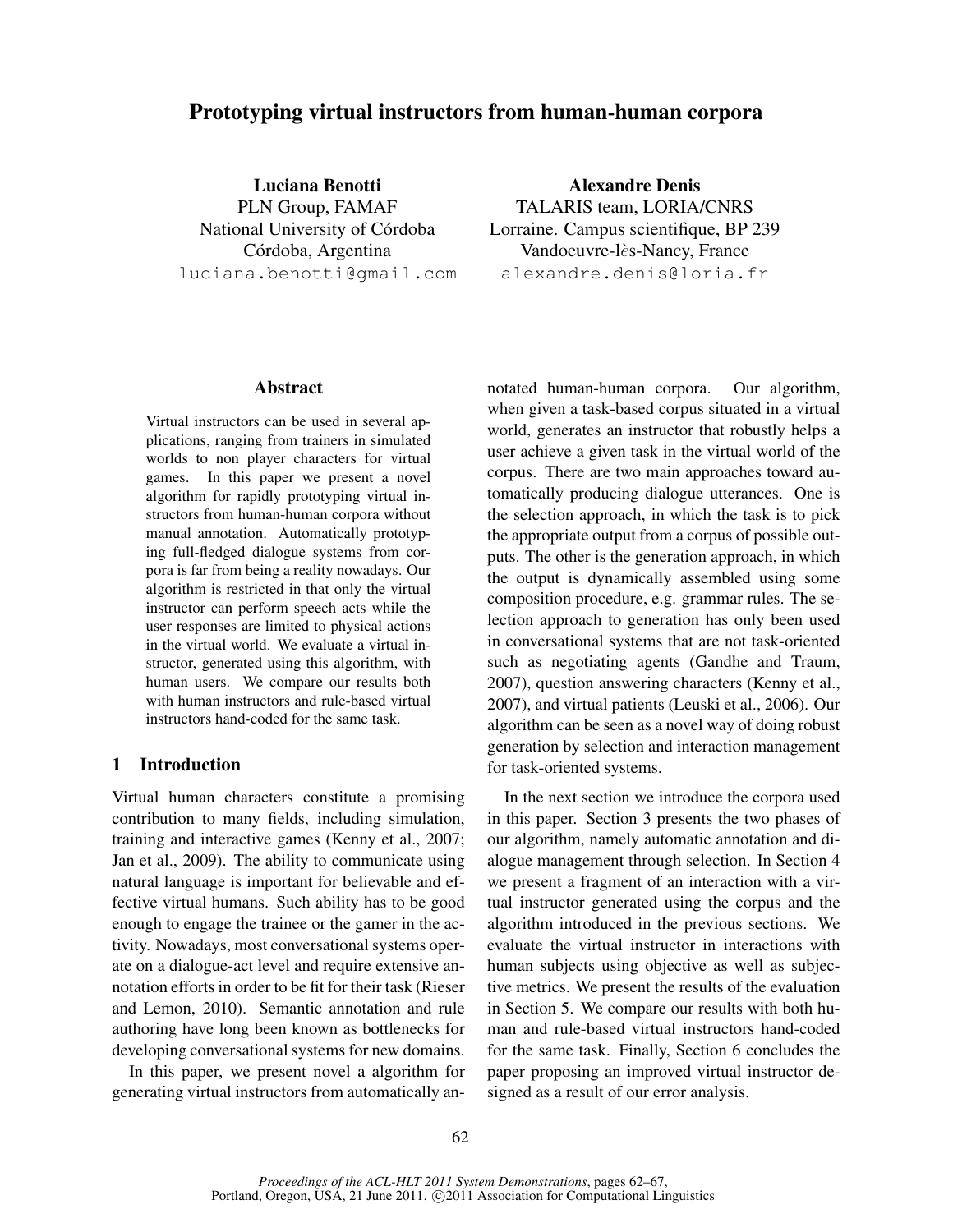#### 2 The GIVE corpus

The Challenge on Generating Instructions in Virtual Environments (GIVE; Koller et al. (2010)) is a shared task in which Natural Language Generation systems must generate real-time instructions that guide a user in a virtual world. In this paper, we use the GIVE-2 Corpus (Gargett et al., 2010), a corpus of human instruction giving in virtual environments. We use the English part of the corpus which consists of 63 American English written discourses in which one subject guided another in a treasure hunting task in 3 different 3D worlds.

The task setup involved pairs of human partners, each of whom played one of two different roles. The "direction follower" (DF) moved about in the virtual world with the goal of completing a treasure hunting task, but had no knowledge of the map of the world or the specific behavior of objects within that world (such as, which buttons to press to open doors). The other partner acted as the "direction giver" (DG), who was given complete knowledge of the world and had to give instructions to the DF to guide him/her to accomplish the task.

The GIVE-2 corpus is a multimodal corpus which consists of all the instructions uttered by the DG, and all the object manipulations done by the DF with the corresponding timestamp. Furthermore, the DF's position and orientation is logged every 200 milliseconds, making it possible to extract information about his/her movements.

#### 3 The unsupervised conversational model

Our algorithm consists of two phases: an annotation phase and a selection phase. The *annotation phase* is performed only once and consists of automatically associating the DG instruction to the DF reaction. The *selection phase* is performed every time the virtual instructor generates an instruction and consists of picking out from the annotated corpus the most appropriate instruction at a given point.

#### 3.1 The automatic annotation

The basic idea of the annotation is straightforward: associate each *utterance* with its corresponding *reaction*. We assume that a reaction captures the semantics of its associated instruction. Defining reaction involves two subtle issues, namely *boundary* determination and *discretization*. We discuss these issues in turn and then give a formal definition of reaction.

We define the *boundaries* of a reaction as follows. A reaction  $r_k$  to an instruction  $u_k$  begins right after the instruction  $u_k$  is uttered and ends right before the next instruction  $u_{k+1}$  is uttered. In the following example, instruction 1 corresponds to the reaction  $\langle 2, 3, 4 \rangle$ , instruction 5 corresponds to  $\langle 6 \rangle$ , and instruction 7 to  $\langle 8 \rangle$ .

*DG(1): hit the red you see in the far room DF(2): [enters the far room] DF(3): [pushes the red button] DF(4): [turns right] DG(5): hit far side green DF(6): [moves next to the wrong green] DG(7): no DF(8): [moves to the right green and pushes it]*

As the example shows, our definition of boundaries is not always semantically correct. For instance, it can be argued that it includes too much because 4 is not strictly part of the semantics of 1. Furthermore, misinterpreted instructions (as 5) and corrections (e.g., 7) result in clearly inappropriate instruction-reaction associations. Since we want to avoid any manual annotation, we decided to use this naive definition of boundaries anyway. We discuss in Section 5 the impact that inappropriate associations have on the performance of a virtual instructor.

The second issue that we address here is *discretization* of the reaction. It is well known that there is not a unique way to discretize an action into subactions. For example, we could decompose action 2 into 'enter the room' or into 'get close to the door and pass the door'. Our algorithm is not dependent on a particular discretization. However, the same discretization mechanism used for annotation has to be used during selection, for the dialogue manager to work properly. For selection (i.e., in order to decide what to say next) any virtual instructor needs to have a *planner* and a *planning domain representation*, i.e., a specification of how the virtual world works and a way to represent the state of the virtual world. Therefore, we decided to use them in order to discretize the reaction.

Now we are ready to define *reaction* formally. Let  $S_k$  be the state of the virtual world when uttering in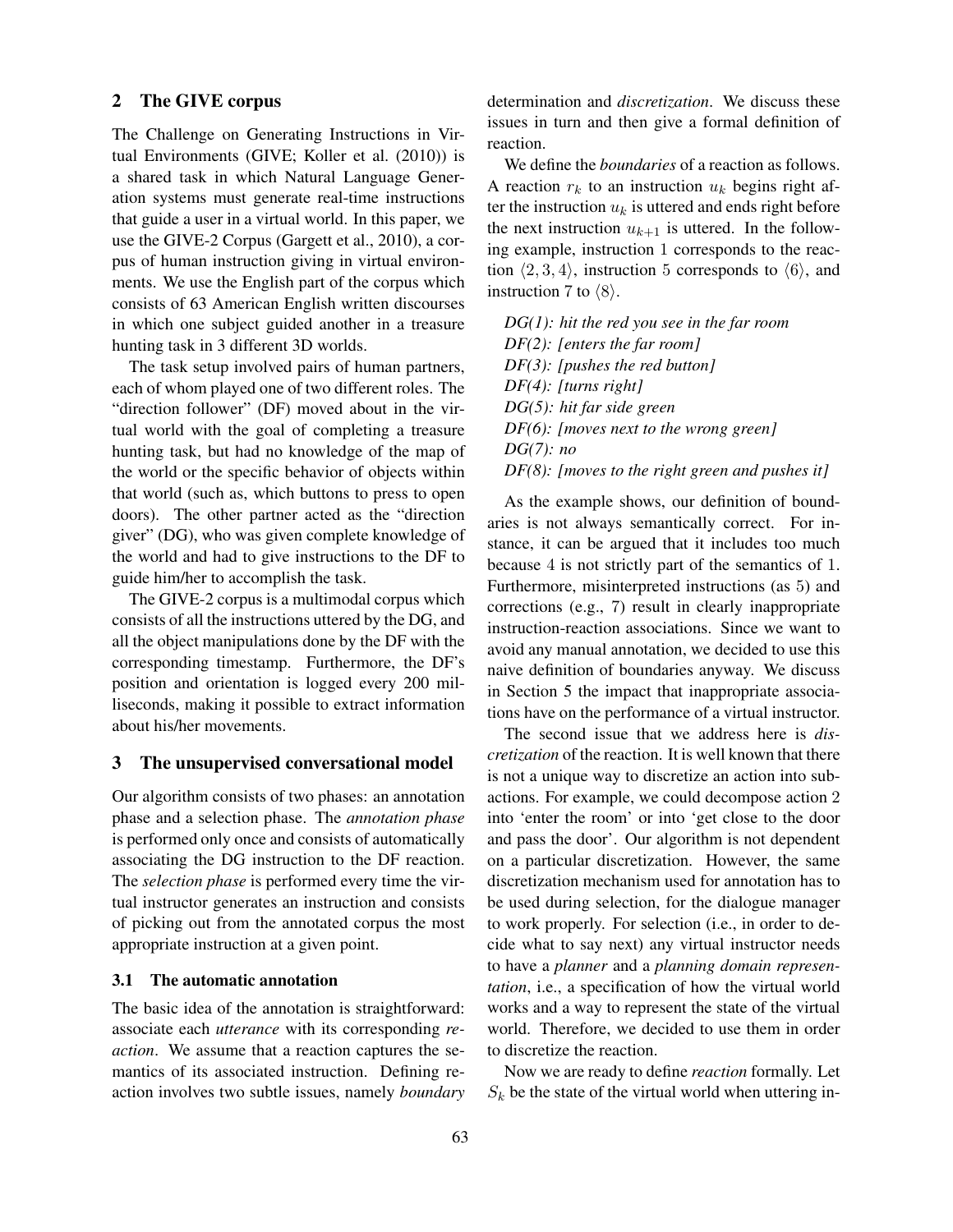struction  $u_k$ ,  $S_{k+1}$  be the state of the world when uttering the next utterance  $u_{k+1}$  and D be the planning domain representation. The *reaction* to  $u_k$  is defined as the sequence of actions returned by the planner with  $S_k$  as initial state,  $S_{k+1}$  as goal state and D as planning domain.

The annotation of the corpus then consists of automatically associating each utterance to its (discretized) reaction.

#### 3.2 Selecting what to say next

In this section we describe how the selection phase is performed every time the virtual instructor generates an instruction.

The instruction selection algorithm consists in finding in the corpus the set of candidate utterances  $C$  for the current task plan  $P$ ;  $P$  being the sequence of actions returned by the same planner and planning domain used for discretization. We define  $C = \{U \in \text{Corpus} \mid U\text{.}Reaction \text{ is a prefix of } P\}.$ In other words, an utterance  $U$  belongs to  $C$  if the first actions of the current plan  $P$  exactly match the reaction associated to the utterance. All the utterances that pass this test are considered paraphrases and hence suitable in the current context.

While  $P$  does not change, the virtual instructor iterates through the set  $C$ , verbalizing a different utterance at fixed time intervals (e.g., every 3 seconds). In other words, the virtual instructor offers alternative paraphrases of the intended instruction. When P changes as a result of the actions of the DF, C is recalculated.

It is important to notice that the discretization used for annotation and selection directly impacts the behavior of the virtual instructor. It is crucial then to find an appropriate granularity of the discretization. If the granularity is too coarse, many instructions in the corpus will have an empty associated reaction. For instance, in the absence of the representation of the user orientation in the planning domain (as is the case for the virtual instructor we evaluate in Section 5), instructions like "turn left" and "turn right" will have empty reactions making them indistinguishable during selection. However, if the granularity is too fine the user may get into situations that do not occur in the corpus, causing the selection algorithm to return an empty set of candidate utterances. It is the responsibility of the virtual instructor developer to find a granularity sufficient to capture the diversity of the instructions he wants to distinguish during selection.

#### 4 A virtual instructor for a virtual world

We implemented an English virtual instructor for one of the worlds used in the corpus collection we presented in Section 2. The English fragment of the corpus that we used has 21 interactions and a total of 1136 instructions. Games consisted on average of 54.2 instructions from the human DG, and took about 543 seconds on average for the human DF to complete the task.

On Figures 1 to 4 we show an excerpt of an interaction between the system and a real user that we collected during the evaluation. The figures show a 2D map from top view and the 3D in-game view. In Figure 1, the user, represented by a blue character, has just entered the upper left room. He has to push the button close to the chair. The first candidate utterance selected is "red closest to the chair in front of you". Notice that the referring expression uniquely identifies the target object using the spatial proximity of the target to the chair. This referring expression is generated without any reasoning on the target distractors, just by considering the current state of the task plan and the user position.



Figure 1: "red closest to the chair in front of you"

After receiving the instruction the user gets closer to the button as shown in Figure 2. As a result of the new user position, a new task plan exists, the set of candidate utterances is recalculated and the system selects a new utterance, namely "the closet one".

The generation of the ellipsis of the button or the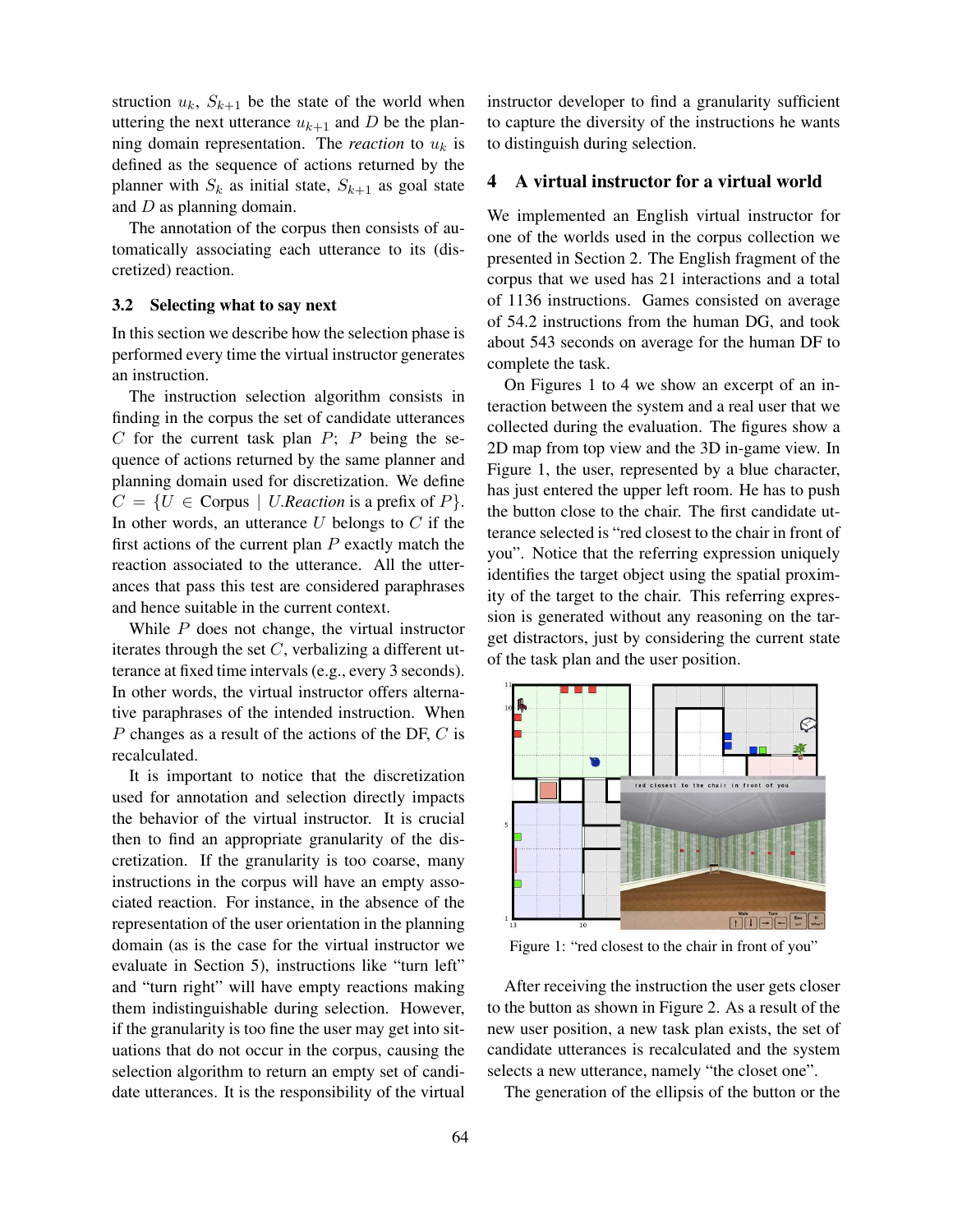

Figure 2: "the closet one"



Figure 3: "good"



Figure 4: "exit the way you entered"

chair is a direct consequence of the utterances normally said in the corpus at this stage of the task plan (that is, when the user is about to manipulate this object). From the point of view of referring expression algorithms, the referring expression may not be optimal because it is over-specified (a pronoun would be preferred as in "click it"), Furthermore, the instruction contains a spelling error ('closet' instead of 'closest'). In spite of this non optimality, the instruction led our user to execute the intended reaction, namely pushing the button.

Right after the user clicks on the button (Figure 3), the system selects an utterance corresponding to the new task plan. The player position stayed the same so the only change in the plan is that the button no longer needs to be pushed. In this task state, DGs usually give acknowledgements and this then what our selection algorithm selects: "good".

After receiving the acknowledgement, the user turns around and walks forward, and the next action in the plan is to leave the room (Figure 4). The system selects the utterance "exit the way you entered" which refers to the previous interaction. Again, the system keeps no representation of the past actions of the user, but such utterances are the ones that are found at this stage of the task plan.

#### 5 Evaluation and error analysis

In this section we present the results of the evaluation we carried out on the virtual instructor presented in Section 4 which was generated using the dialogue model algorithm introduced in Section 3.

We collected data from 13 subjects. The participants were mostly graduate students; 7 female and 6 male. They were not English native speakers but rated their English skills as near-native or very good.

The evaluation contains both objective measures which we discuss in Section 5.1 and subjective measures which we discuss in Section 5.2.

#### 5.1 Objective metrics

The objective metrics we extracted from the logs of interaction are summarized in Table 1. The table compares our results with both human instructors and the three rule-based virtual instructors that were top rated in the GIVE-2 Challenge. Their results correspond to those published in (Koller et al., 2010) which were collected not in a laboratory but connecting the systems to users over the Internet. These hand-coded systems are called NA, NM and Saar. We refer to our system as OUR.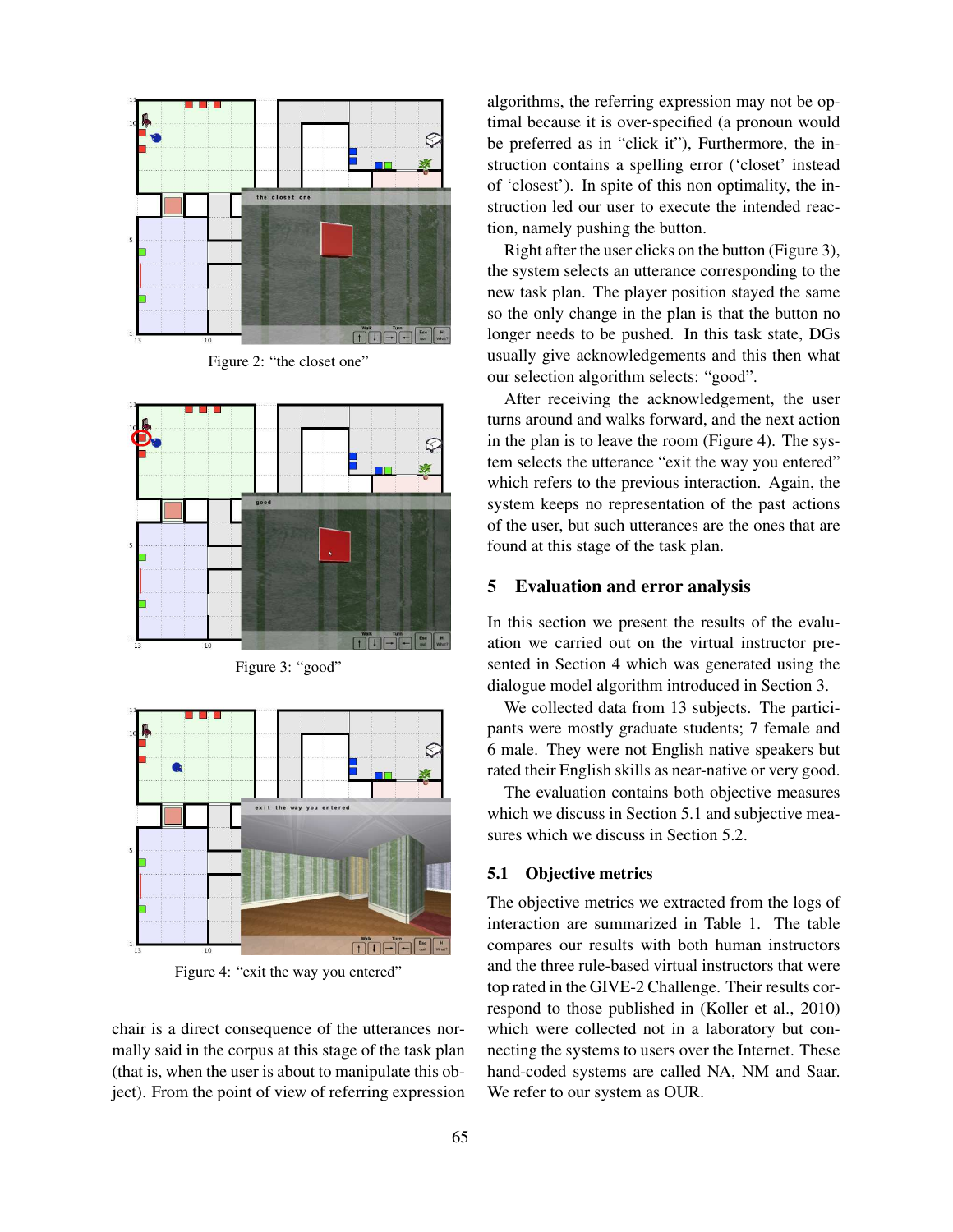|               | Human | NΑ  | Saar | NM  | OUR |
|---------------|-------|-----|------|-----|-----|
| Task success  | 100%  | 47% | 40%  | 30% | 70% |
| Canceled      | $0\%$ | 24% | n/a  | 35% | 7%  |
| Lost          | $0\%$ | 29% | n/a  | 35% | 23% |
| Time (sec)    | 543   | 344 | 467  | 435 | 692 |
| Mouse actions | 12.   | 17  | 17   | 18  | 14  |
| Utterances    | 53    | 224 | 244  | 244 | 194 |

Table 1: Results for the *objective* metrics

In the table we show the percentage of games that users completed successfully with the different instructors. Unsuccessful games can be either canceled or lost. To ensure comparability, time until task completion, number of instructions received by users, and mouse actions are only counted on successfully completed games.

In terms of task success, our system performs better than all hand-coded systems. We duly notice that, for the GIVE Challenge in particular (and probably for human evaluations in general) the success rates in the laboratory tend to be higher than the success rate online (this is also the case for completion times) (Koller et al., 2009).

In any case, our results are preliminary given the amount of subjects that we tested (13 versus around 290 for GIVE-2), but they are indeed encouraging. In particular, our system helped users to identify better the objects that they needed to manipulate in the virtual world, as shown by the low number of mouse actions required to complete the task (a high number indicates that the user must have manipulated wrong objects). This correlates with the subjective evaluation of referring expression quality (see next section).

We performed a detailed analysis of the instructions uttered by our system that were unsuccessful, that is, all the instructions that did not cause the intended reaction as annotated in the corpus. From the 2081 instructions uttered in the 13 interactions, 1304  $(63%)$  of them were successful and 777 (37%) were unsuccessful.

Given the limitations of the annotation discussed in Section 3.1 (wrong annotation of correction utterances and no representation of user orientation) we classified the unsuccessful utterances using lexical cues into 1) correction ('no','don't','keep', etc.), 2) orientation instruction ('left', 'straight', 'behind', etc.) and 3) other. We found that 25% of the unsuccessful utterances are of type 1, 40% are type 2, 34% are type 3 (1% corresponds to the default utterance "go" that our system utters when the set of candidate utterances is empty). Frequently, these errors led to contradictions confusing the player and significantly affecting the completion time of the task as shown in Table 1. In Section 6 we propose an improved virtual instructor designed as a result of this error analysis.

#### 5.2 Subjective metrics

The subjective measures were obtained from responses to the GIVE-2 questionnaire that was presented to users after each game. It asked users to rate different statements about the system using a continuous slider. The slider position was translated to a number between -100 and 100. As done in GIVE-2, for negative statements, we report the reversed scores, so that in Tables 2 and 3 greater numbers are always better. In this section we compare our results with the systems NA, Saar and NM as we did in Section 5.1, we cannot compare against human instructors because these subjective metrics were not collected in (Gargett et al., 2010).

The GIVE-2 Challenge questionnaire includes twenty-two subjective metrics. Metrics Q1 to Q13 and Q22 assess the effectiveness and reliability of instructions. For almost all of these metrics we got similar or slightly lower results than those obtained by the three hand-coded systems, except for three metrics which we show in Table 2. We suspect that the low results obtained for Q5 and Q22 relate to the unsuccessful utterances identified and discussed in Section 5.1. The high unexpected result in Q6 is probably correlated with the low number of mouse actions mentioned in Section 5.1.

|                                                          | NA Saar NM OUR |      |       |  |  |  |
|----------------------------------------------------------|----------------|------|-------|--|--|--|
| Q5: I was confused about which direction to go in        |                |      |       |  |  |  |
| 29                                                       | - 5            |      | $-12$ |  |  |  |
| Q6: I had no difficulty with identifying the objects the |                |      |       |  |  |  |
| system described for me                                  |                |      |       |  |  |  |
| 18                                                       | 20             | - 13 | 40    |  |  |  |
| Q22: I felt I could trust the system's instructions      |                |      |       |  |  |  |
| 37                                                       | 2.1            | 23   |       |  |  |  |
|                                                          |                |      |       |  |  |  |

Table 2: Results for the *subjective* measures assessing the efficiency and effectiveness of the instructions

Metrics Q14 to Q20 are intended to assess the nat-